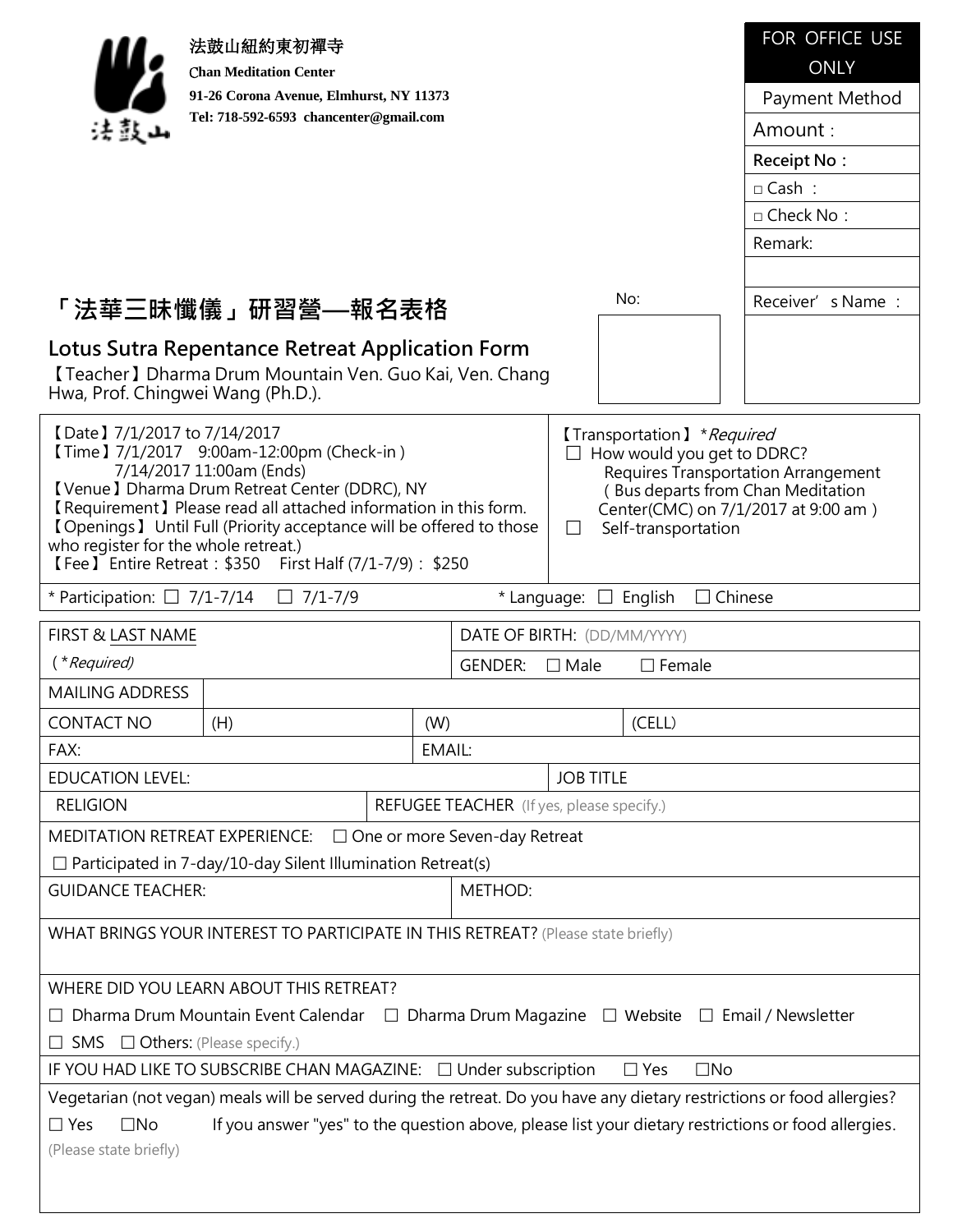REMARKS:

| APPLICATION | Please submit in person/by mail/email<br>to:<br><b>Chan Meditation Center</b><br>91-26 Corona Ave Elmhurst, NY 11373 | FEE | Please entitle check to DDMBA                                  |
|-------------|----------------------------------------------------------------------------------------------------------------------|-----|----------------------------------------------------------------|
| <b>FORM</b> |                                                                                                                      |     | ** Retreat fee \$350(entire retreat) or \$250(half)            |
|             |                                                                                                                      |     | Add \$50 upon transportation arrangement request.              |
|             |                                                                                                                      |     | * Please print applicant's name & Lotus Sutra                  |
|             | Email: chancenter@gmail.com                                                                                          |     | Repentance Retreat & Transportation (if any) on<br>Check Memo. |

## **MEDICAL CONDITION**

We request the information the applicant stated below to help us determine if the participant will aggravate a serious medical condition, endanger his/her health, or disrupt the functioning of a retreat. Please assist us by providing complete, accurate and current information in all applicable categories. The information provided will be kept strictly confidential to protect the applicant's privacy.

If you have had high or low blood pressure, heart problem, major surgery, allergy, infectious disease, have been treated for any serious emotional or psychological problems, or have had serious back or leg ailments, signs of a headache, dizziness, palpitation, shortness of breath due to meditation, please state the nature of each issue and its current condition briefly.

\*Please be advised that the applicant reserves the right to provide all personal information. However, if the applicant refuses to provide correct and complete information as needed, Chan Meditation Center might not be able to proceed the application. Please pardon Chan Meditation Center for any inconvenience caused.

EMERGENCY CONTACT (**\*Required)** : NAME: PHONE NUMBER:

 $\Box$  By checking this box, I testify that all the above information provided is correct and complete. I understand that I may be excluded from future participation if withholding any necessary information. If my application is accepted, I agree to finish the entire event. I understand that if I leave the event/property without permission, my application to future events may not be accepted. I agree to relieve CMC, DDRC and other related personnel from all liabilities in the event of any injury or illness incurred while I am on the arranged bus transportation or the retreat center property.

| <b>APPLICANT'S SIGNATURE</b> | <b>APPLICANT'S NAME</b> |
|------------------------------|-------------------------|
|                              | Please print clearly    |